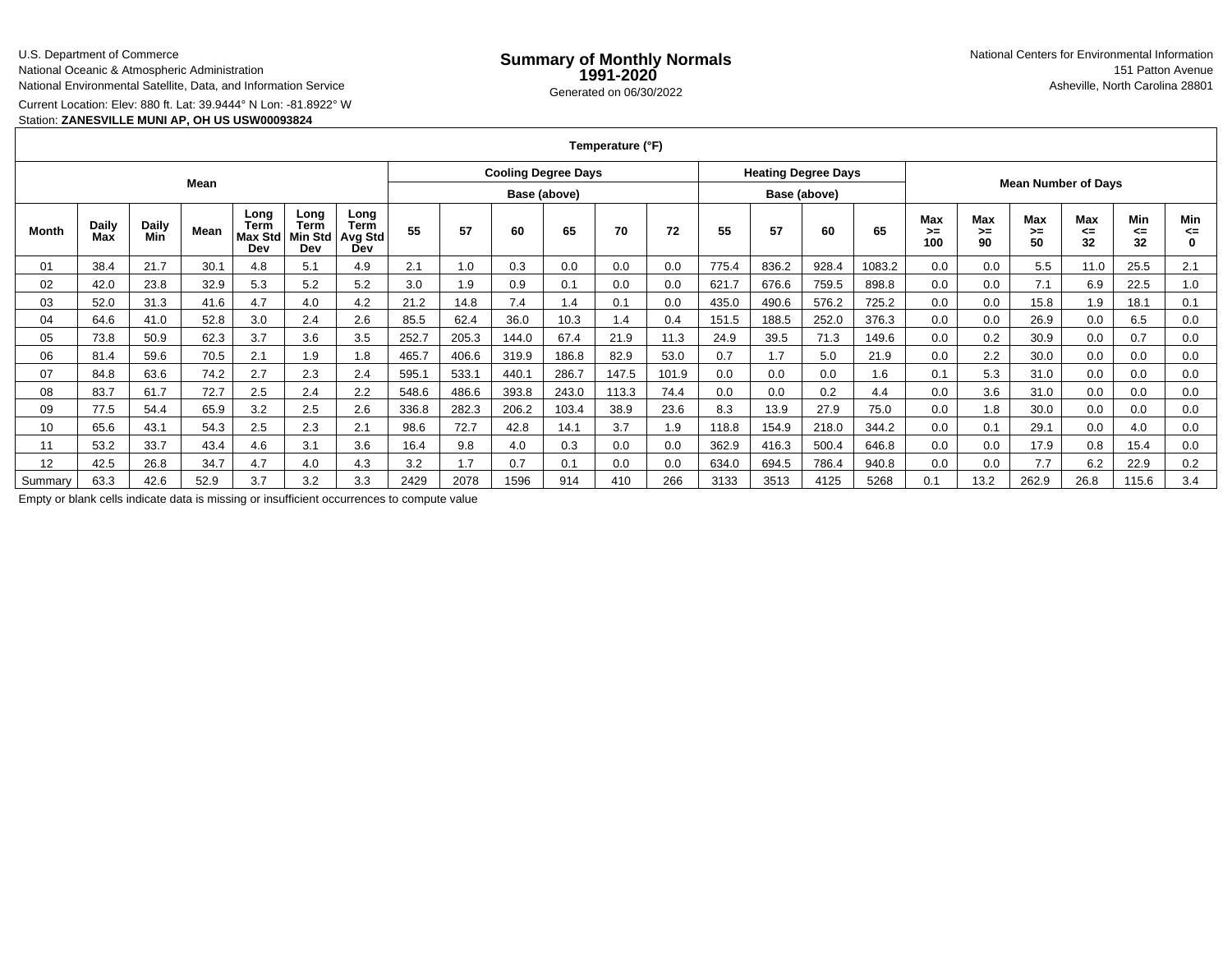U.S. Department of Commerce

National Oceanic & Atmospheric AdministrationNational Environmental Satellite, Data, and Information Service

e **Summary of Monthly Normals**<br> **1991-2020** 151 Patton Avenue **1991-2020** 1997-2020 e Generated on 06/30/2022 Asheville, North Carolina 28801 National Centers for Environmental Information151 Patton Avenue

Current Location: Elev: 880 ft. Lat: 39.9444° N Lon: -81.8922° W

Station: **ZANESVILLE MUNI AP, OH US USW00093824**

## **Precipitation (in.)**

| <b>FIGUIPILATION</b> (III.) |               |           |           |                            |                                                                                                                               |       |       |       |  |  |  |  |
|-----------------------------|---------------|-----------|-----------|----------------------------|-------------------------------------------------------------------------------------------------------------------------------|-------|-------|-------|--|--|--|--|
|                             | <b>Totals</b> |           |           | <b>Mean Number of Days</b> | <b>Precipitation Probabilities</b><br>Probability that precipitation will be<br>equal to or less than<br>the indicated amount |       |       |       |  |  |  |  |
|                             | Means         |           |           | <b>Daily Precipitation</b> | <b>Monthly Precipitation</b><br>vs. Probability Levels                                                                        |       |       |       |  |  |  |  |
| Month                       | Mean          | $>= 0.01$ | $>= 0.10$ | $>= 0.50$                  | $>= 1.00$                                                                                                                     | 0.25  | 0.50  | 0.75  |  |  |  |  |
| 01                          | 2.80          | 12.9      | 6.1       | 1.7                        | 0.4                                                                                                                           | 1.62  | 2.44  | 3.52  |  |  |  |  |
| 02                          | 2.31          | 10.8      | 5.8       | 1.4                        | 0.3                                                                                                                           | 1.48  | 1.93  | 3.03  |  |  |  |  |
| 03                          | 3.24          | 12.2      | 7.6       | 2.3                        | 0.4                                                                                                                           | 2.50  | 3.11  | 3.91  |  |  |  |  |
| 04                          | 3.86          | 13.3      | 8.2       | 2.6                        | 0.6                                                                                                                           | 2.74  | 3.78  | 4.68  |  |  |  |  |
| 05                          | 3.79          | 13.4      | 8.2       | 2.6                        | 0.6                                                                                                                           | 2.55  | 3.81  | 4.69  |  |  |  |  |
| 06                          | 4.29          | 11.9      | 7.4       | 2.9                        | 1.1                                                                                                                           | 2.73  | 3.76  | 5.17  |  |  |  |  |
| 07                          | 3.73          | 11.3      | 7.3       | 2.8                        | 0.8                                                                                                                           | 2.57  | 3.39  | 4.66  |  |  |  |  |
| 08                          | 3.20          | 9.9       | 6.2       | 2.2                        | 0.8                                                                                                                           | 1.62  | 2.99  | 4.53  |  |  |  |  |
| 09                          | 3.12          | 8.9       | 5.4       | 2.2                        | 0.6                                                                                                                           | 1.57  | 2.67  | 4.25  |  |  |  |  |
| 10                          | 2.81          | 10.3      | 6.1       | 1.6                        | 0.5                                                                                                                           | 1.99  | 2.85  | 3.70  |  |  |  |  |
| 11                          | 2.79          | 10.4      | 6.0       | 1.9                        | 0.4                                                                                                                           | 1.84  | 2.55  | 3.63  |  |  |  |  |
| 12                          | 2.63          | 12.3      | 6.2       | 1.7                        | 0.4                                                                                                                           | 1.74  | 2.36  | 3.34  |  |  |  |  |
| Summary                     | 38.57         | 137.6     | 80.5      | 25.9                       | 6.9                                                                                                                           | 24.95 | 35.64 | 49.11 |  |  |  |  |

Empty or blank cells indicate data is missing or insufficient occurrences to compute value